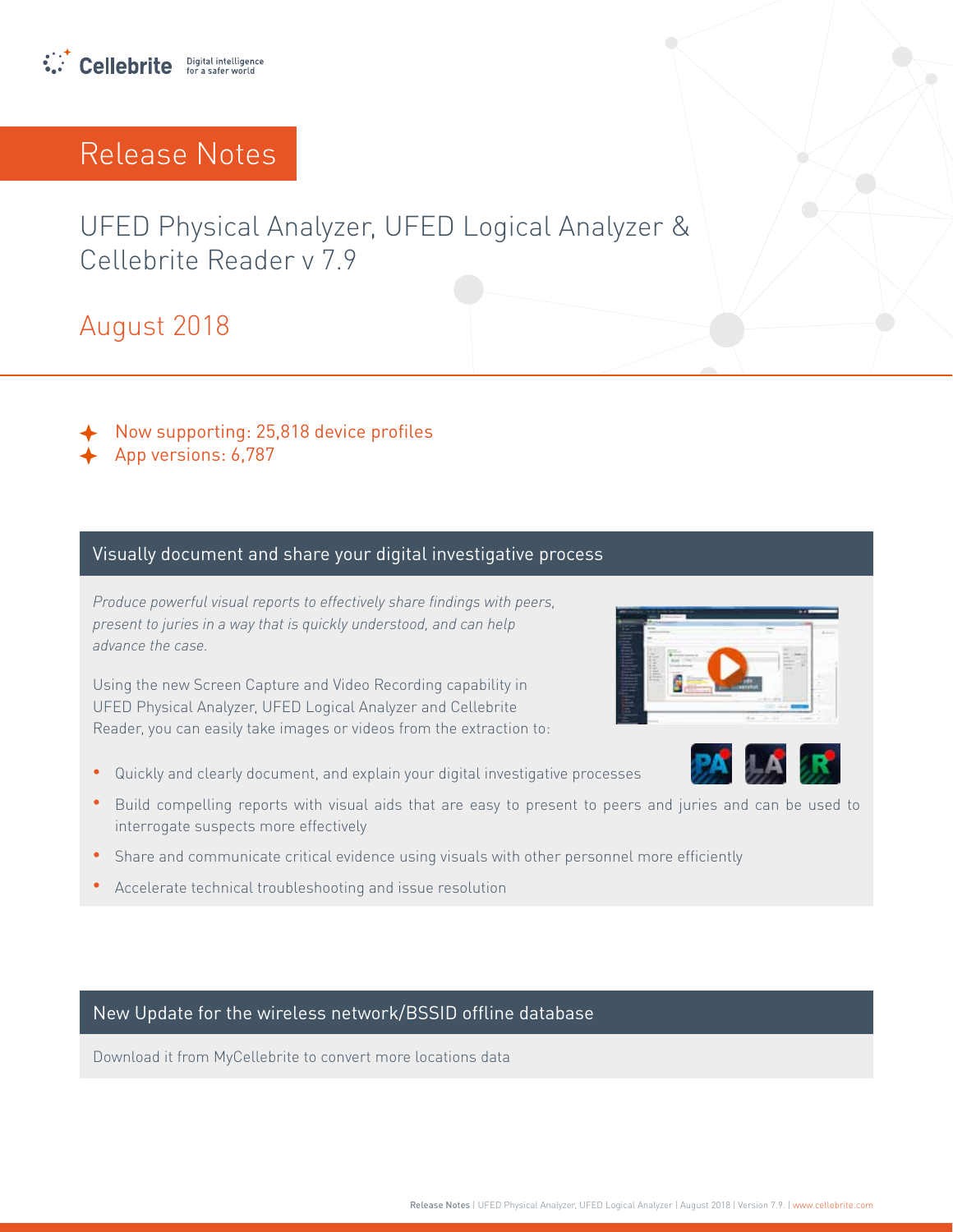## **HIGHLIGHTS**

### Functionality

- **•** Visually document and share your digital investigative process
- **•** Enhanced common/known images filter.

### App support

- Additional deleted WhatsApp messages for both iOS and Android we can recover deleted messages from two additional databases: ChatSearchV3 database (for iOS) and msgstore db (for Android).
- Now supported for iOS devices, Life360 (Find My Family, Friends, Phone) we can recover User Account, contacts, single/group chats and locations from the world's leading real-time, location-sharing app, with more than 10 million downloads.
- 147 updated application versions for iOS and Android devices.

## FUNCTIONALITY

#### Visually document and share your digital investigative process

UFED Physical Analyzer 7.9 now enables you to produce powerful visual reports to more effectively interrogate suspects, share findings with peers and present to juries in a way that is quickly understood and can help advance the case.

It also recommended to use this tool when contacting Cellebrite's Technical support – in order for us to help you more efficiently, easily share a visual screen, with our support team.

Using this tool, you can capture critical evidence by:

- Taking screenshots of chat conversations, locations on the map, extraction summaries and more.
- Take video recordings, including audio of your examination results and process in the different examination tools such as Timeline, Chat messages and SQLite Wizard.

For each screenshot or video recording you can the select area, enter the category, add notes, and save to a project or to your computer, and select if you wish to include it in the report.

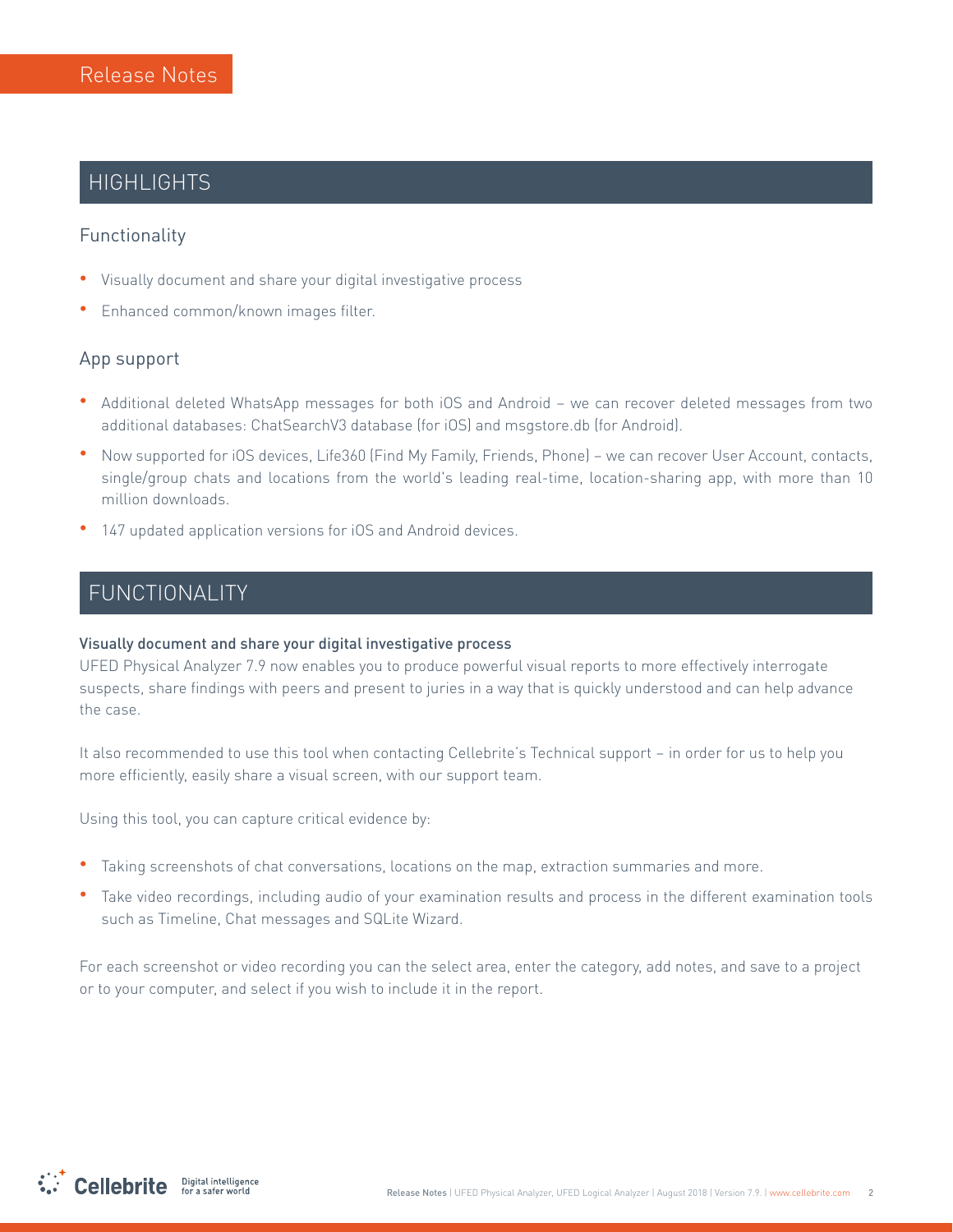#### Here is how you can easily use this new feature:

1

Open the screen capture control. Select either screenshot/video, and click on the camera/video icon



2.

Mark the area and take a screen capture (or a live video recording). In the preview window, select name, category and notes.



З.

You can save to a specific project or to your computer. These visuals will be added to the project tree.



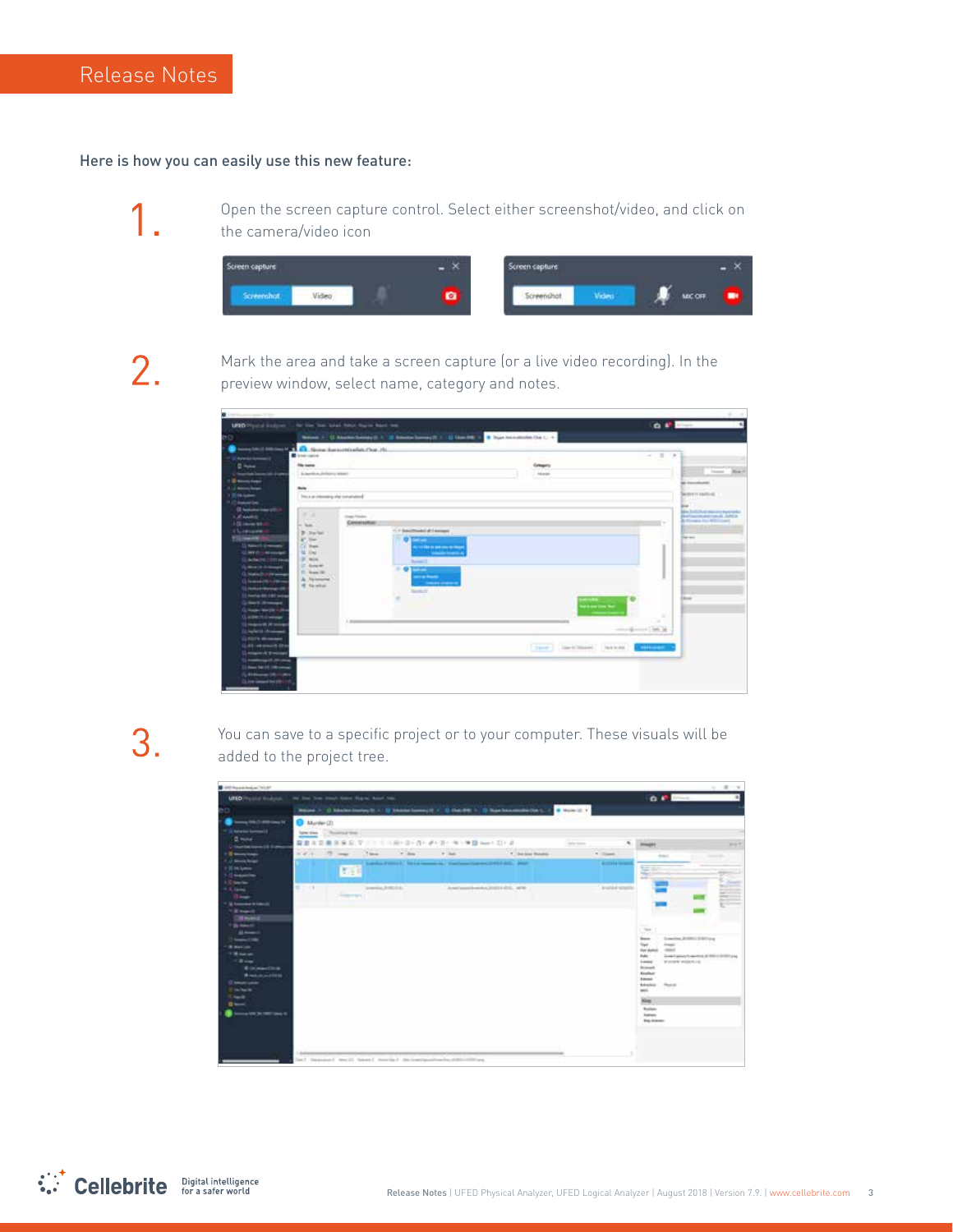The screenshots and video recordings can be included in all report formats including UFDR. Cellebrite Reader can present these valuable visuals and you can share them with additional personnel.

Note: This new capability is only available with an activated version of Cellebrite Reader and requires a one-time installation (with the proper admin permissions).

#### Enhanced common/known images filter

UFED Physical Analyzer automatically filters out common/known images to save you time while reviewing substantial number of images. In this version, we have updated the known database to include several common media images (i.e.device files or images that come as part of app installation) allowing you to focus on images that are relevant to the case and save precious time.

#### Infrastructure update

Cellebrite is constantly investing in improving the infrastructure and stability of our products to boost productivity and efficiency. In this release, we have completed the first phase of improvements, but you may notice the following :changes

- Global search when performing a search on more than one project, results will be shown in a tab per project/ device.
- Refresh while loading data new events are added to the end of a table. Now, during decoding, new records will only be added to the table once you select the "Refresh data" button.

*Note: Both UFED Physical Analyzer and Cellebrite Reader require a computer running a newer version of Microsoft :NET* **Framework** (version 4.5.2).



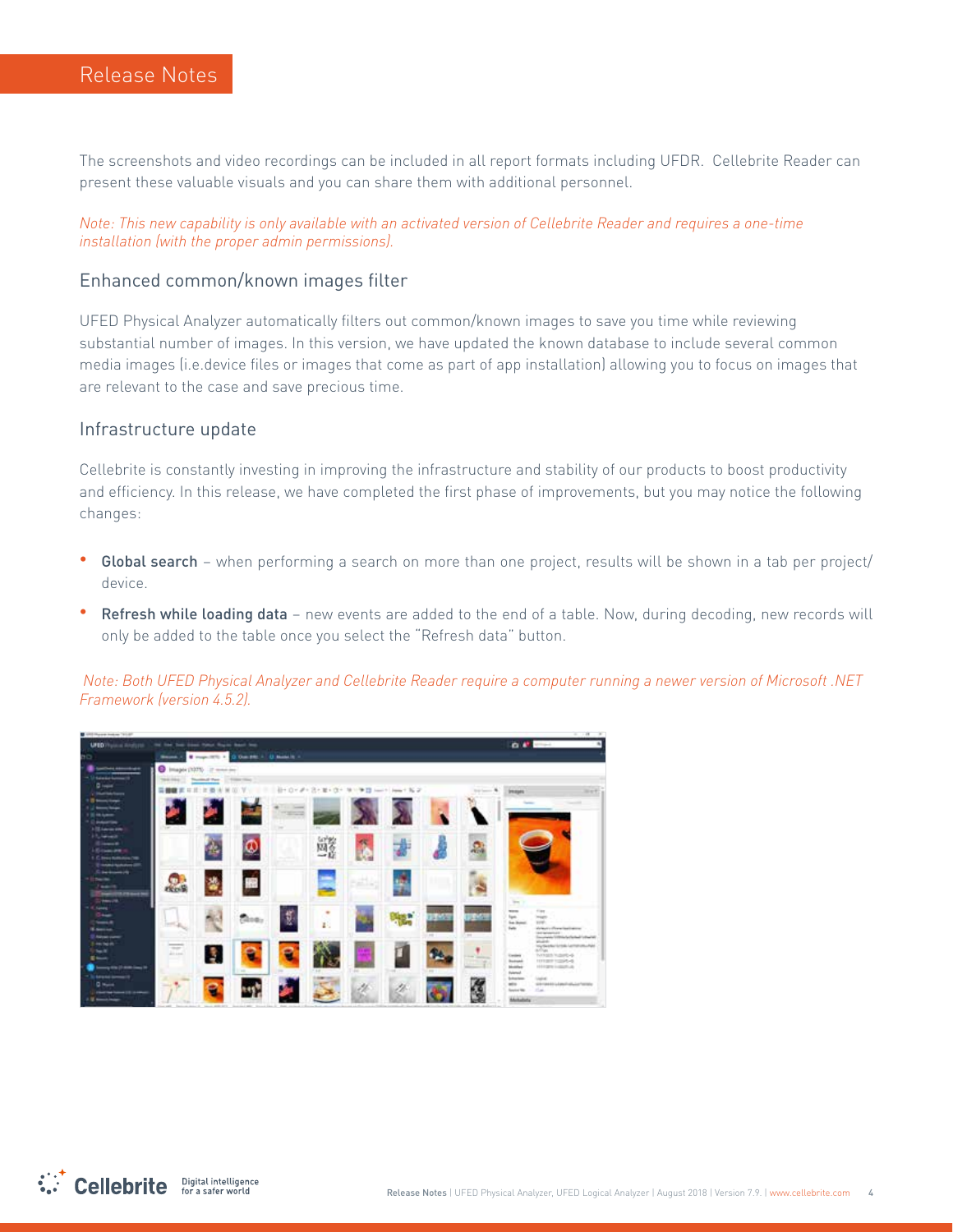#### Solved Issues:

- \* A decoding issue has been resolved when opening a physical dump extracted using Smart ADB method, while the device is not encrypted.
- When exporting emails to EML format, the creation time of emails is now presented correctly.

### Known Issues:

- Project tree by clicking the "Expand all" button, all items will open except for the File system node.
- . Activity Analytics is no longer available within UFED Physical Analyzer/Logical Analyzer and Cellebrite Reader.
- <sup>.</sup> Timeline graphic view is no longer available within UFED Physical Analyzer/Logical Analyzer and Cellebrite Reader.

### New Apps or iOS

| Application      | lype   | Decoding Feature                                            |
|------------------|--------|-------------------------------------------------------------|
| <b>D</b> Life360 | Social | User account, contacts,<br>single/group chats and locations |

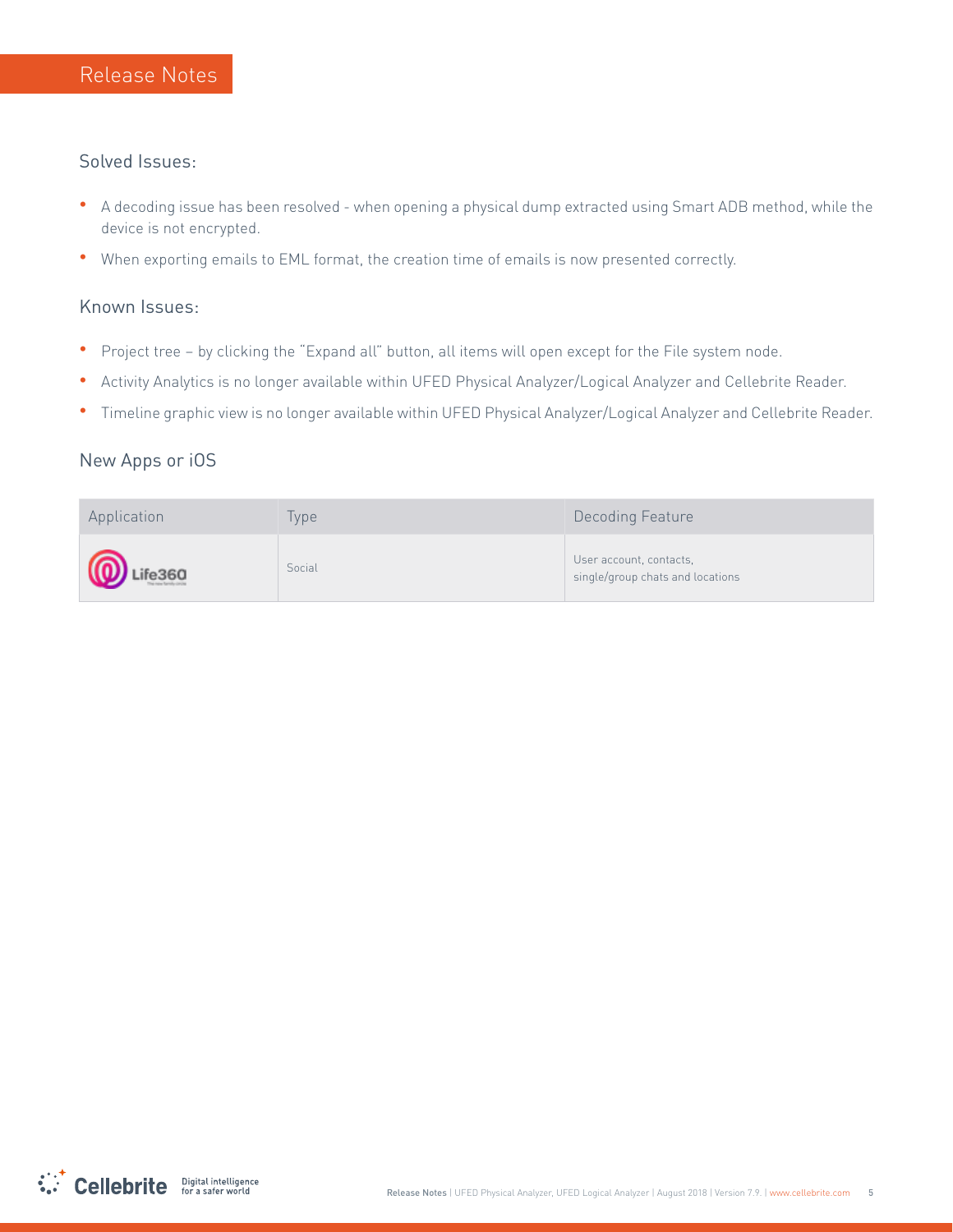### iOS: New and updated apps

| 1 new app          |              |
|--------------------|--------------|
| 73 updated apps    |              |
| Aliwangwang        | 4.6.6        |
| Any.DO             | 4.20         |
| ASKfm              | 4.19.2       |
| Booking.com        | 17.1.1       |
| Chrome             | 67.0.3396.87 |
| Ctrip (Chinese)    | 7.13.2       |
| DJI GO             | 3.1.42       |
| DJI GO 4           | 4.2.22       |
| Dropbox            | 102.2        |
| Facebook           | 178.0        |
| Facebook Messenger | 172.0        |
| Fitbit             | 2.52         |
| Flipboard          | 4.2.12       |
| Foursquare         | 11.8         |
| Garmin Connect     | $4.8\,$      |
| Glide              | 6.3.7        |
| Gmail              | 5.0.180603   |
| Google App         | 52.2         |
| Google Docs        | 1.2018.24202 |
| Google Drive       | 4.2018.24203 |
| Google Duo         | 36.0         |
| Google Maps        | 4.53         |
| Google+            | 6.37.0       |
| Grindr             | 3.30.0       |
| GroupMe            | 5.21.0       |
| Hot or Not         | 5.67.1       |
| Hushed             | 4.4.1        |
| Inbox              | 1.3.180603   |
| Instagram          | 51.0         |
| InstaMessage       | 2.8.9        |
| Kakao Story        | 5.1.0        |
| KakaoTalk          | 7.2.3        |

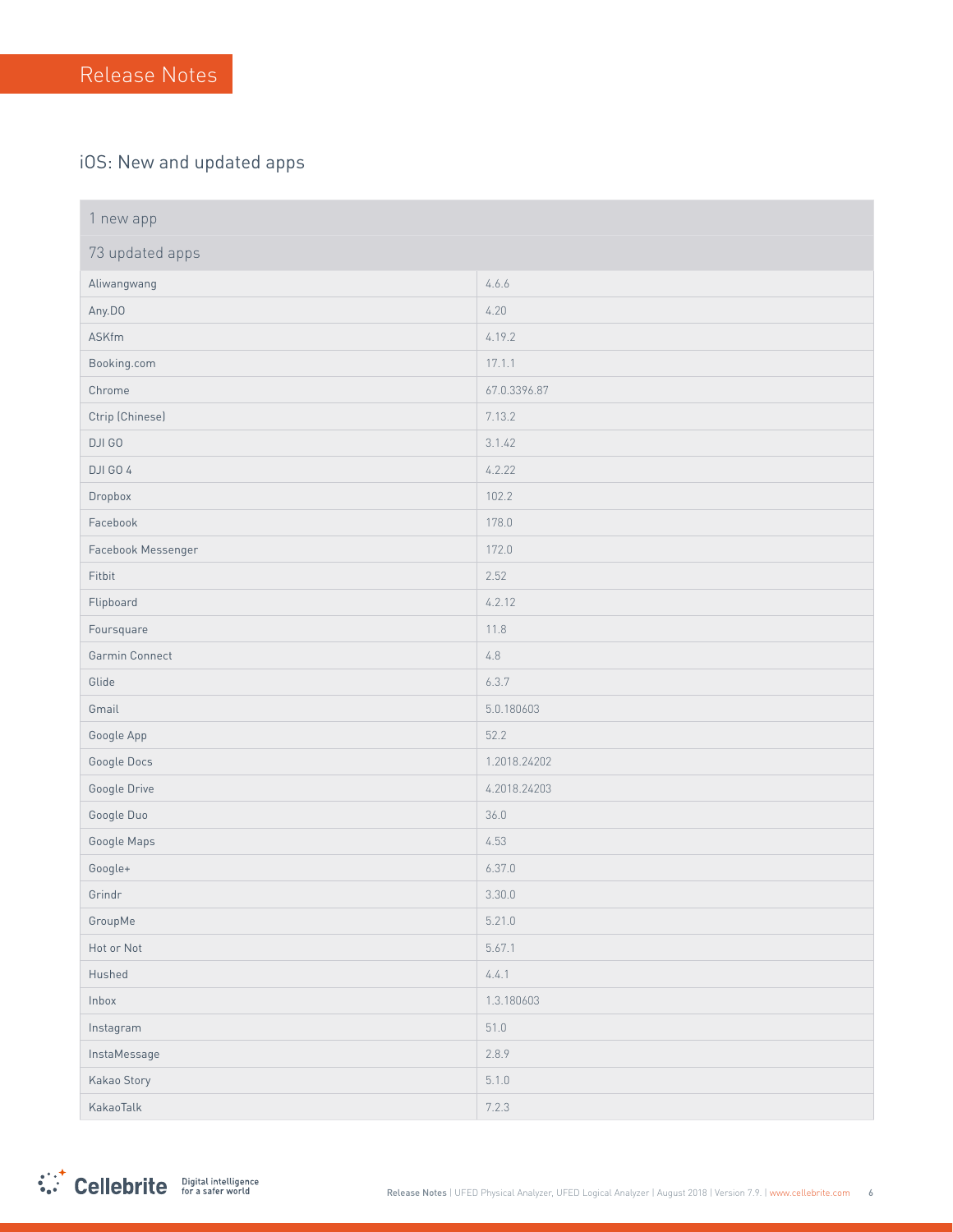| Continued               |             |
|-------------------------|-------------|
| Keeper                  | 12.0.1      |
| KeepSafe                | 8.12.0      |
| Kik Messenger           | 14.0.0      |
| Life 360                | 16.5.1      |
| LINE                    | 8.8.0       |
| LinkedIn                | 9.1.87      |
| Mail.Ru                 | 9.6.1       |
| MeetMe                  | 12.12.0     |
| MobileVOIP Cheap Calls  | 2.0.2       |
| Momo                    | 8.8.2       |
| Musical.ly              | 7.5.1       |
| Navitel Navigator       | 9.9.459     |
| Nike+ Run Club          | 5.16.2      |
| OkCupid                 | 10.19.1     |
| One Drive               | 10.21       |
| Pinterest               | 6.59        |
| QQ Browser              | 8.5.1       |
| Runtastic               | 8.6.1       |
| SayHi                   | 7.0.4       |
| Skout                   | 5.7.1       |
| Skype                   | 8.24        |
| Snapchat                | 10.35.1.1   |
| Swarm                   | 5.8.1       |
| Taxify                  | CI.3.44     |
| Telegram Messenger      | 4.8.3       |
| Text Free Ultra Texting | 11.19       |
| <b>Text Now</b>         | 8.29.0      |
| textPlus                | 7.3.0       |
| Threema                 | 3.0.9       |
| TigerText               | 7.7         |
| Tinder                  | 9.3.0       |
| Twitter                 | 7.26.1      |
| Uber                    | 3.305.10004 |
| Viber                   | 9.1.0       |
| Vkontakte               | 4.5.1       |

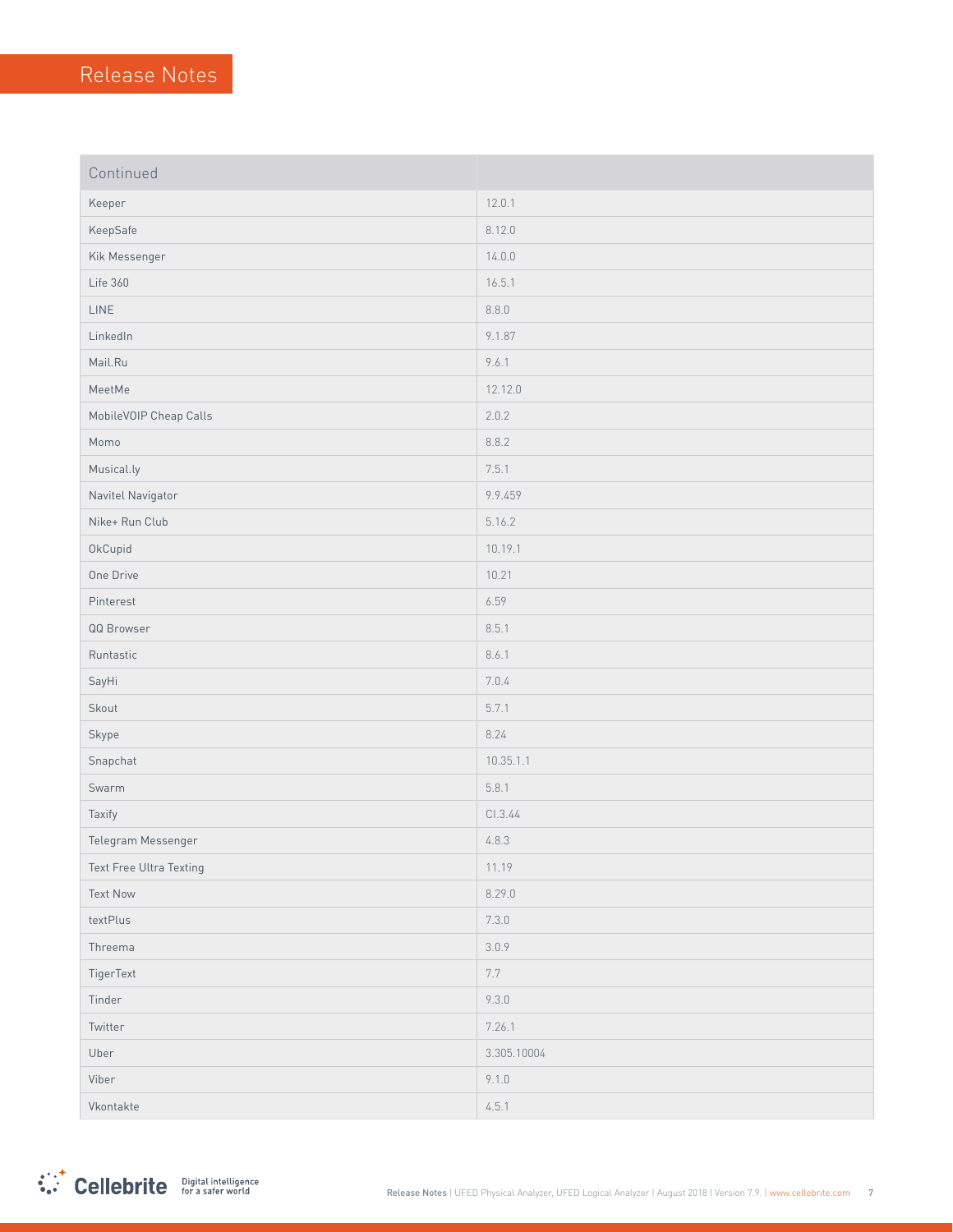| Continued |  |  |
|-----------|--|--|
|           |  |  |

| _ _ _          |           |
|----------------|-----------|
| Voxer          | 3.21.24   |
| Waze           | 4.40      |
| WeChat         | 6.7.0     |
| Weibo          | 8.6.3     |
| WhatsApp       | 2.18.70   |
| Whisper        | 8.10.1    |
| Yandex Browser | 18.6.2.54 |

## Android: New and updated apps

| 74 updated apps            |                          |
|----------------------------|--------------------------|
| Any.DO                     | 4.9.6.4                  |
| AppLock                    | 2.6.8                    |
| <b>ASKfm</b>               | 4.19.1                   |
| <b>BBM</b>                 | 3.3.15.225               |
| Booking.com                | 15.4.6                   |
| Chrome                     | 67.0.3396.87             |
| <b>CM Security Browser</b> | 5.22.17.0011             |
| DJI GO                     | 3.1.42                   |
| <b>DJI GO 4</b>            | 4.2.20                   |
| Dropbox                    | 100.2.2                  |
| Expedia                    | 18.26.0                  |
| Facebook                   | 178.0.0.57.86            |
| Facebook Messenger         | 172.0.0.34.830           |
| Firefox                    | 61.0                     |
| Fitbit                     | 2.73                     |
| Flipboard                  | 4.1.23                   |
| Gmail                      | 8.6.3.200445973.release  |
| Go SMS Pro                 | 7.69                     |
| Google Calendar            | 5.8.38-200532405-release |
| Google Docs                | 1.18.232.02.45           |
| Google Drive               | 2.18.252.01.45           |

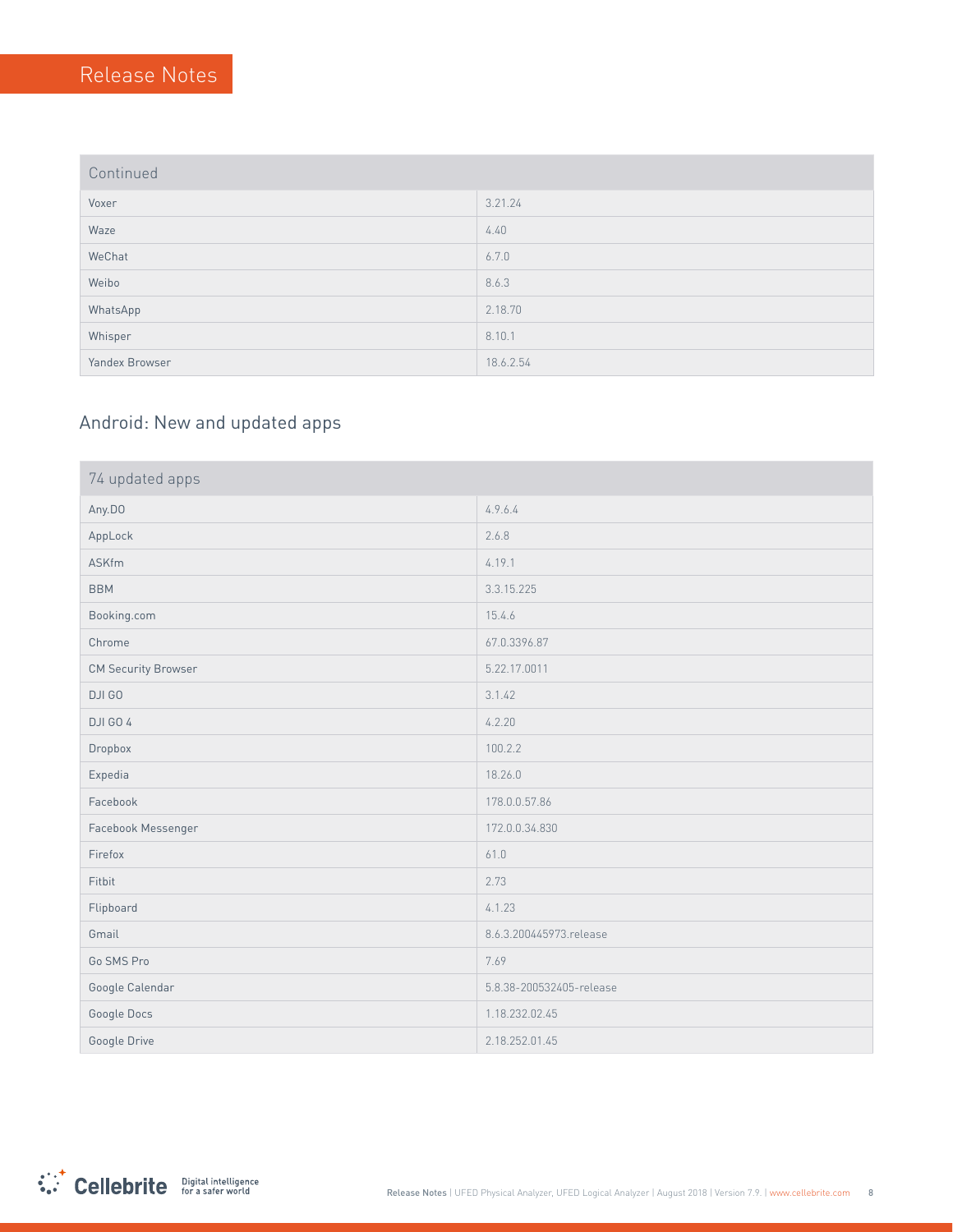| Continued              |                            |
|------------------------|----------------------------|
| Google Duo             | 34.5.200456356.DR34.3_RC12 |
| Google Maps            | 9.80.2                     |
| Google Photos          | 3.23.1.202220783           |
| Google Translate       | 5.21.0.RC04.202358723      |
| Google+                | 10.9.0.201565063           |
| Grindr                 | 3.28.1                     |
| GroupMe                | 5.24.5                     |
| Hot or Not             | 5.70.0                     |
| Instagram              | 51.0.0.20.85               |
| Kakao Story            | 5.1.0                      |
| KeepSafe               | 9.11.2                     |
| Kik Messenger          | 14.0.0.11130               |
| <b>LINE</b>            | 8.9.1                      |
| LinkedIn               | 4.1.191                    |
| LOCX Applock           | 2.3.1.057                  |
| Mail.Ru                | 7.1.0.24685                |
| Mappy                  | 6.1826.16126               |
| My Tracks              | 3.8.2                      |
| OkCupid                | 11.6.0                     |
| One Drive              | 5.12                       |
| Opera Mini             | 35.1.2254.128344           |
| Outlook.com            | 2.2.181                    |
| Pokemon GO             | 0.107.1                    |
| Private Zone - AppLock | 4.8.5                      |
| QQ Browser             | 8.5.1.4225                 |
| Runtastic              | 8.6.2                      |
| Scruff                 | 5.5035                     |
| Skout                  | 5.7.1                      |
| Skype                  | 8.24.0.2                   |
| Snapchat               | 10.35.5.0                  |
| Swarm                  | $5.8\,$                    |
| Sygic                  | 17.4.8                     |
| Telegram Messenger     | 4.8.10                     |
| Text Me Up             | 3.12.9                     |
| <b>Text Now</b>        | 5.61.0                     |